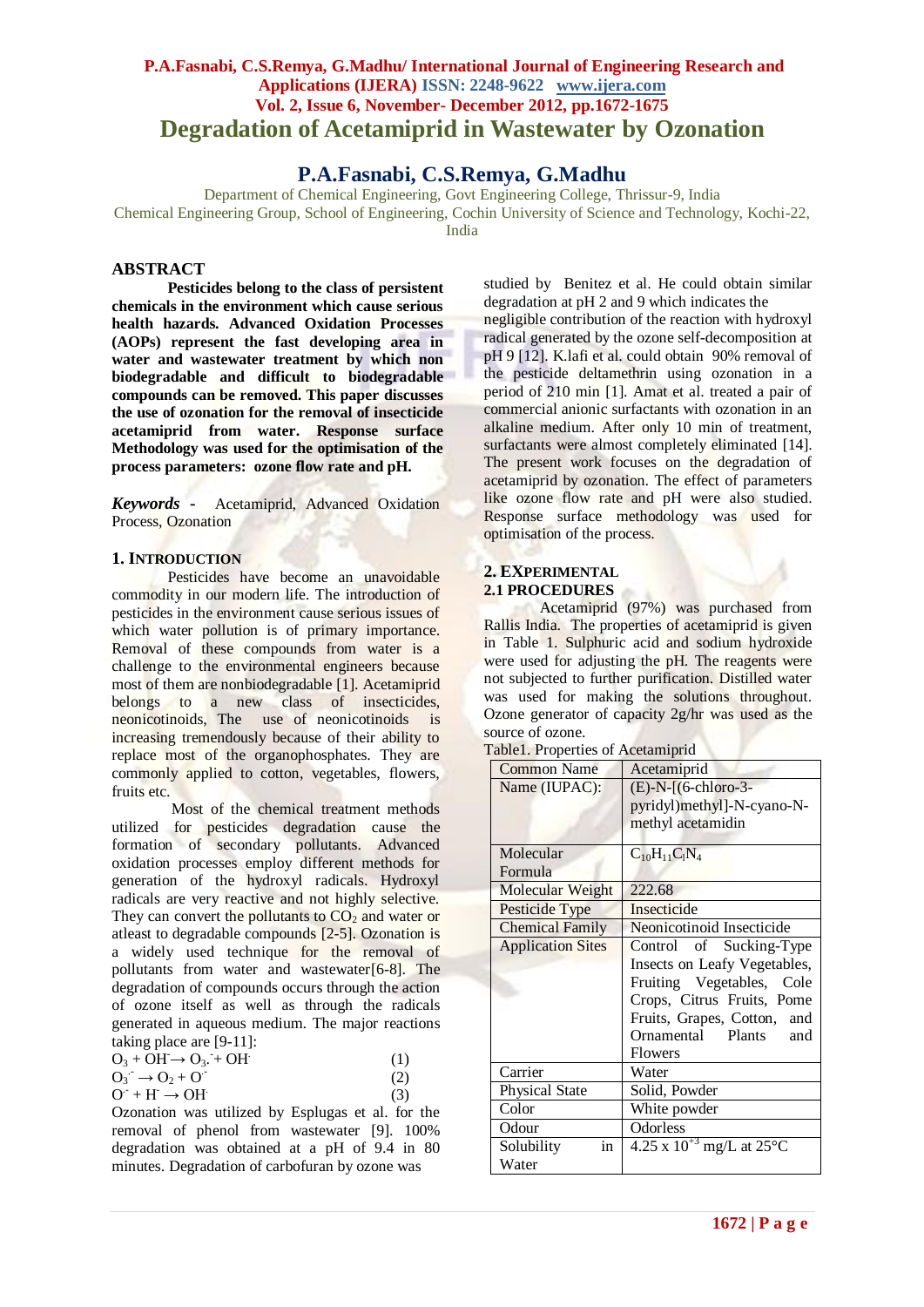### **P.A.Fasnabi, C.S.Remya, G.Madhu/ International Journal of Engineering Research and Applications (IJERA) ISSN: 2248-9622 www.ijera.com Vol. 2, Issue 6, November- December 2012, pp.1672-1675**

 The stock solution of acetamiprid containing  $0.5 \text{ mg/cm}^3$  was prepared using distilled water. 500ml of the solution was taken and pH was adjusted using H2SO4/ NaOH. The flow rate of ozone was adjusted to the desired level and it was passed through diffusers in to the solution for 2hours. After the treatment the solution was anlaysed for COD, TOC and concentration of the insecticide. TOC was measured using Shimadzu TOC-L-CPH analyzer. Concentration of pesticide was analysed by Hitachi Elite Lachrome High Performance Liquid Chromatograph equipped with UV detector. The mobile phase was a mixture of water /acetonitrile (70-30). It was eluted at a rate of 1 ml/min. COD was measured by standard methods [12].

#### **2.2 RESPONSE SURFACE METHODOLOGY**

Response surface methodology (RSM) is essentially a particular set of mathematical and statistical methods for designing experiments, building models, evaluating the effect of variables, and searching optimum conditions of variables to predict target responses [15-17]. Its important applications are in the designs, development, formulation of new processes, and in the improvement of existing designs. Its purpose is to determine the optimum operating conditions through experimental methods. In this work, central composite design with two factors at five levels was applied using Minitab 15 (Minitab Inc., State College, PA,trial version). The parameters used are ozone flow rate and pH which are denoted by A and B respectively. The levels of independent variables are given in Table 2.

Table 2: Independent variables and their levels for the central composite design

| Variable                        | <b>Coded Levels</b> |       |       |       |            |
|---------------------------------|---------------------|-------|-------|-------|------------|
|                                 | $-\alpha$           |       |       | $+1$  | $+\alpha$  |
| pH                              | 4.38                | 5.5   | 8.25  | 11    | 12.1<br>39 |
| Ozone<br>Flow<br>rate<br>(g/hr) | 0.702               | 0.814 | 1.086 | 1.357 | 1.46       |

### **3. RESULTS AND DISCUSSION 3.1 RESPONSE SURFACE METHODOLOGY**

A second-order polynomial model, as given in Equation 4 was fitted to the experimental data

Y = Constant +  $aA + bB + aaA^2 + bbB^2 + abAB$ (4)

where Y is the response variable; a and b are the regression coefficients for linear effects; aa, bb are the quadratic coefficients and ab is the interaction coefficient. The significance of the regression coefficients was analyzed using p test. The values of

p, and the significant level (1-p) are also given in the Tables 3-5. It can be observed from the tables 3 to 5 that all the terms except the interaction term of pH and ozone flow rate are highly influential in the model for the prediction of pesticide removal, COD and TOC from the waste water.

| Factor           | Coefficient of<br>the model in<br>uncoded<br>factors | p value | Significance<br>Level $(\% )$ |
|------------------|------------------------------------------------------|---------|-------------------------------|
| Constant         | $-266.109$                                           | 0.003   | $>47\%$                       |
| A                | 834.206                                              | 0.002   | $>99\%$                       |
| $\boldsymbol{B}$ | 313.705                                              | 0.006   | $>98\%$                       |
| Aa               | $-2.577$                                             | 0.000   | $>99\%$                       |
| bb               | $-156.538$                                           | 0.002   | $>99\%$                       |
| ab               | 6.268                                                | 0.194   | $>80\%$                       |

| Table 3: Estimated Regression coefficients and |  |
|------------------------------------------------|--|
| corresponding p values for COD removal (%)     |  |

| Table 4: Estimated Regression coefficients and   |  |
|--------------------------------------------------|--|
| corresponding p values for Pesticide removal (%) |  |

| 0        |                                                      |         |                               |
|----------|------------------------------------------------------|---------|-------------------------------|
| Factor   | Coefficient<br>of the model<br>in uncoded<br>factors | p value | Significance<br>Level $(\% )$ |
| Constant | $-7.4615$                                            | 0.533   | $>47\%$                       |
| A        | 8.5787                                               | 0.000   | $>99\%$                       |
| B        | 44.5947                                              | 0.022   | >98%                          |
| Aa       | $-0.5431$                                            | 0.000   | $>99\%$                       |
| bb       | $-23.5968$                                           | 0.007   | >99%                          |
| ab       | 1.0447                                               | 0.239   | $>80\%$                       |

Table 4: Estimated Regression coefficients and corresponding p values for TOC removal (%) トン

| Factor         | Coefficient<br>of<br>the<br>model<br>in<br>uncoded<br>factors | p value | Significance<br>Level $(\% )$ |
|----------------|---------------------------------------------------------------|---------|-------------------------------|
| Constant       | $-34.1129$                                                    | 0.001   | $>47\%$                       |
| $\overline{A}$ | 4.9307                                                        | 0.000   | $>99\%$                       |
| B              | 38.4338                                                       | 0.004   | >98%                          |
| Aa             | $-0.3349$                                                     | 0.000   | $>99\%$                       |
| hh             | $-16.822$                                                     | 0.003   | $>99\%$                       |
| ab             | 0.2980                                                        | 0.555   | $>45\%$                       |

Equation 5 can be represented in terms of uncoded variables as

 $Y_1 = -266.109 + 34.20572A + 313.705B - 2.577A^2$  $-156.538B^{2} + 6.268AB$ (5)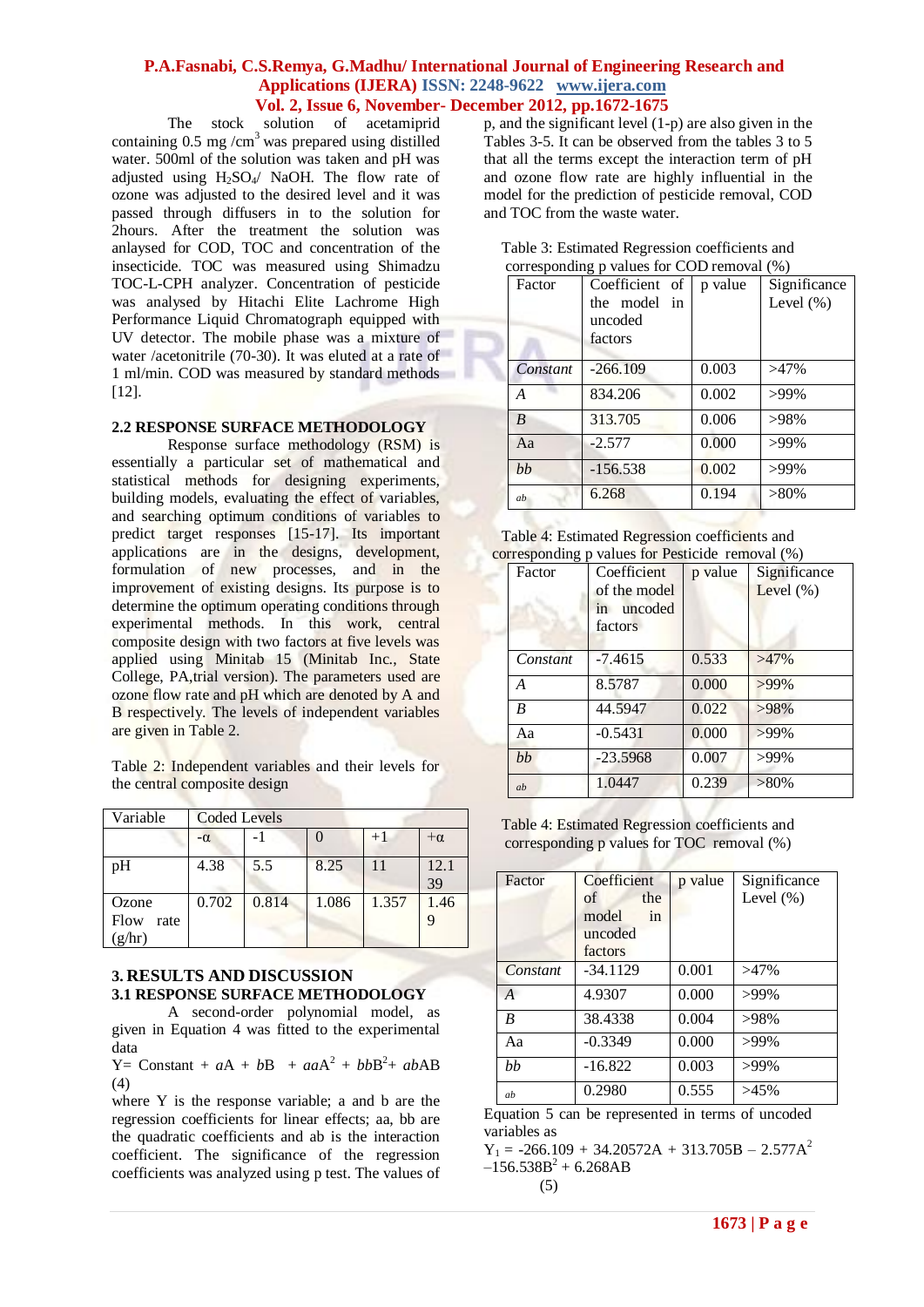### **P.A.Fasnabi, C.S.Remya, G.Madhu/ International Journal of Engineering Research and Applications (IJERA) ISSN: 2248-9622 www.ijera.com Vol. 2, Issue 6, November- December 2012, pp.1672-1675**

 $Y_2$  = -7.46154 + 8.57873A + 44.5947B – 0.5431A<sup>2</sup>  $-23.5968B^{2} + 1.0447AB$ (6)  $Y_3 = -34.1129 + 4.9307A + 38.4338B - 0.3349A^2$  $16.8222B^2 + 0.2980AB$ (7)

Where  $Y_1$ ,  $Y_2$ ,  $Y_3$  correspond to response of COD,<br>pesticide and TOC removal percentages pesticide and TOC removal percentages respectively.

#### 3.2 EFFECT OF VARIABLES

The results of the Experimental runs are given Figure 1-3. Contour plots shows that the maximum exists in the domain selected for study.



Fig 1: Combined Effect of pH and Ozone flow rate on COD removal



Fig 2: Combined Effect of pH and Ozone flow rate on Pesticide Removal



Fig 3: Combined Effect of pH and Ozone flow rate on TOC Removal

The optimum conditions predicted for the process were pH 8.2 and ozone flow rate of 1.18g/hr. The COD removal(%), pesticide removal (%) and TOC removal at this conditions were 53.9, 56.9 and 8.7% respectively. TOC removal is low since the degradation products of acetamiprid exist in the medium and mineralization was not complete. The optimum conditions were checked experimentally and results obtained were close to the predicted value.

#### **4. CONCLUSION**

The ozonation process for the removal of acetamiprid from aqueous solutions was investigated. As ozonation is normally used for disinfection, the removal of pesticide is an added advantage. Eventhough the degradation is not complete, a removal efficiency of 57% was obtained which shows that ozonation can be used as a first step in the treatment process. The optimum pH obtained was 8.1, which shows that the process is more effective in alkaline medium. This can be explained by the equations 1-3. Ozonation is a viable process for acetamiprid removal and it does not produce sludge as in Fenton process. Combination of Ozone with other reagents like  $H_2O_2$  and UV can be tried for improving the removal of pesticide.

#### **5. ACKNOWLEDGEMENT**

The authors wish to thank centre for Engineering Research and Development (CERD), Kerala for financial support

#### **REFERENCES**

- [1] Walid K. Lafi, Z. Al-Qodah, Combined advanced oxidation and biological treatment processes for the removal of pesticides from aqueous solutions, *J.Haz.Mat. B137 ,*2006, 489-497
- [2] J.M.Poyatos, M.M, munio, M.C.Almecija, J.C. Torres, E. Hontoria, F. Osoria,